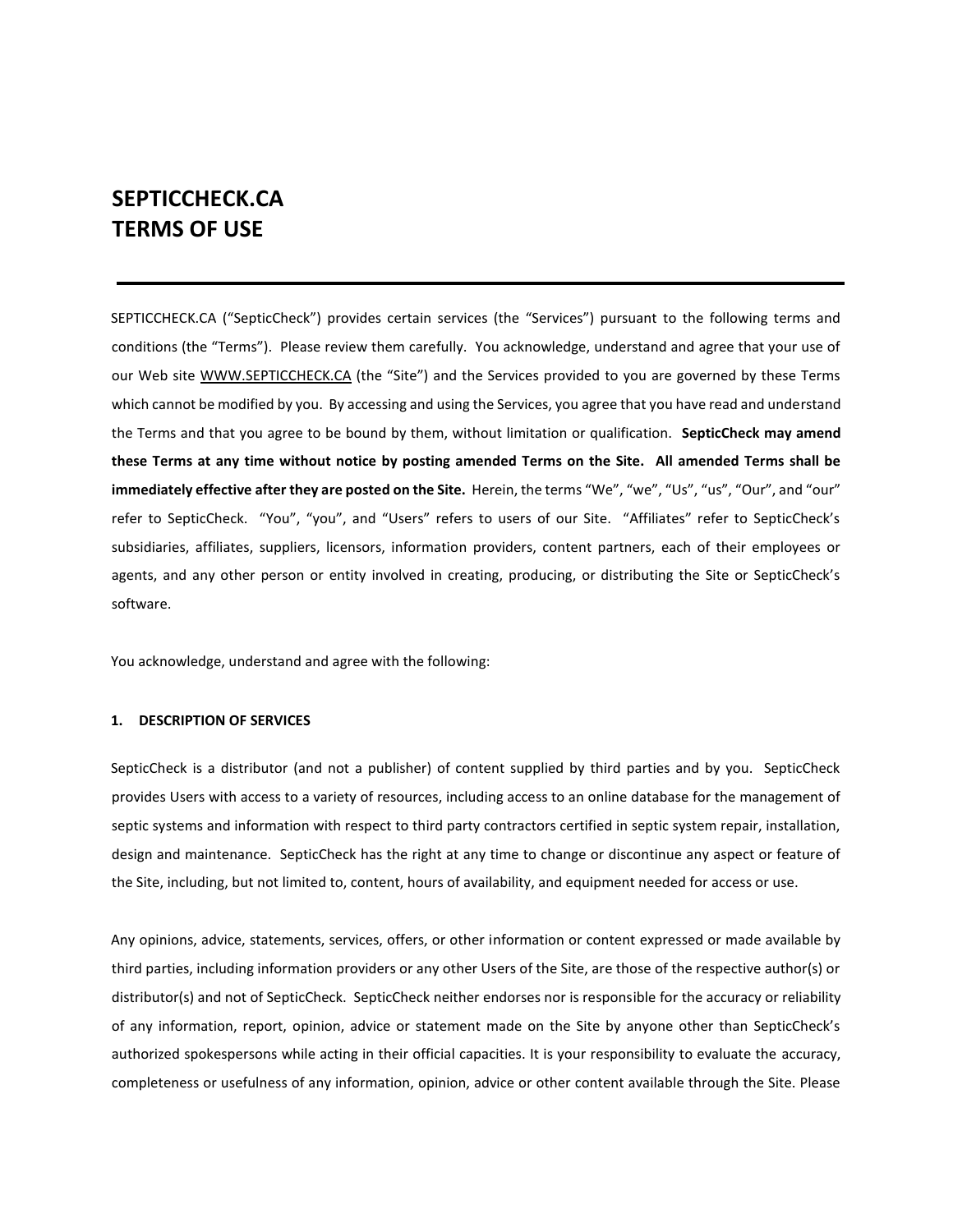seek the advice of professionals, as appropriate, regarding the evaluation of any specific information, opinion, advice or other content.

## **2. USE OF SERVICES**

You shall use the Site for lawful purposes only and in accordance with these Terms, including but not limited to, the rules set out below. Any conduct by a User that in SepticCheck's discretion restricts or inhibits any other User from using or enjoying the Site will not be permitted.

For greater certainty, but without restricting the generality of the foregoing, you shall not:

- A. permit anyone other than you to access your account;
- B. use the Services in connection with surveys, contests, pyramid schemes, chain letters, junk email, spamming or any duplicative or unsolicited messages (commercial or otherwise);
- C. falsify or delete any copyright management information, such as author attributions, legal or other proper notices or proprietary designations or labels of the origin or source of software or other material contained in a file;
- D. restrict or inhibit any other user from using and enjoying the Services;
- E. create a false identity for the purpose of misleading others;
- F. defame, abuse, harass, stalk, threaten or otherwise violate the rights (including legal rights of privacy and publicity) of others;
- G. publish, post, transmit, upload, distribute or disseminate any inappropriate, profane, defamatory, obscene, indecent or unlawful topic, name, material or information;
- H. post or transmit through the Site any material which encourages conduct that would constitute a criminal offense, give rise to civil liability or otherwise violate any law; or
- I. use the Site to commit a crime, or to plan, encourage or help others commit a crime, including crimes relating to computers, or to violate any applicable laws or regulations.

## **3. DISCLAIMER**

THE INFORMATION ON THE SITE IS PROVIDED ON AN "AS IS, AS AVAILABLE" BASIS. BY USING THE SITE, YOU AGREE AND UNDERSTAND THAT SEPTIC CHECK MAKES NO WARRANTIES, EXPRESSED OR IMPLIED, STATUTORY OR OTHERWISE WITH RESPECT TO THE SITE, THE INFORMATION, THE CONTENTS, THE PRODUCTS, SERVICES OR ANY DOCUMENTS, ITEMS OR MATERIALS PROVIDED BY SEPTIC CHECK OR ITS PARTNERS OR USERS IN CONNECTION WITH THE SITE, INCLUDING WITHOUT LIMITATION, IMPLIED WARRANTIES OR CONDITIONS OF MERCHANTABILITY, FITNESS FOR A PARTICULAR PURPOSE, OR NON-INFRINGEMENT OF INTELLECTUAL PROPERTY OR ANY OTHER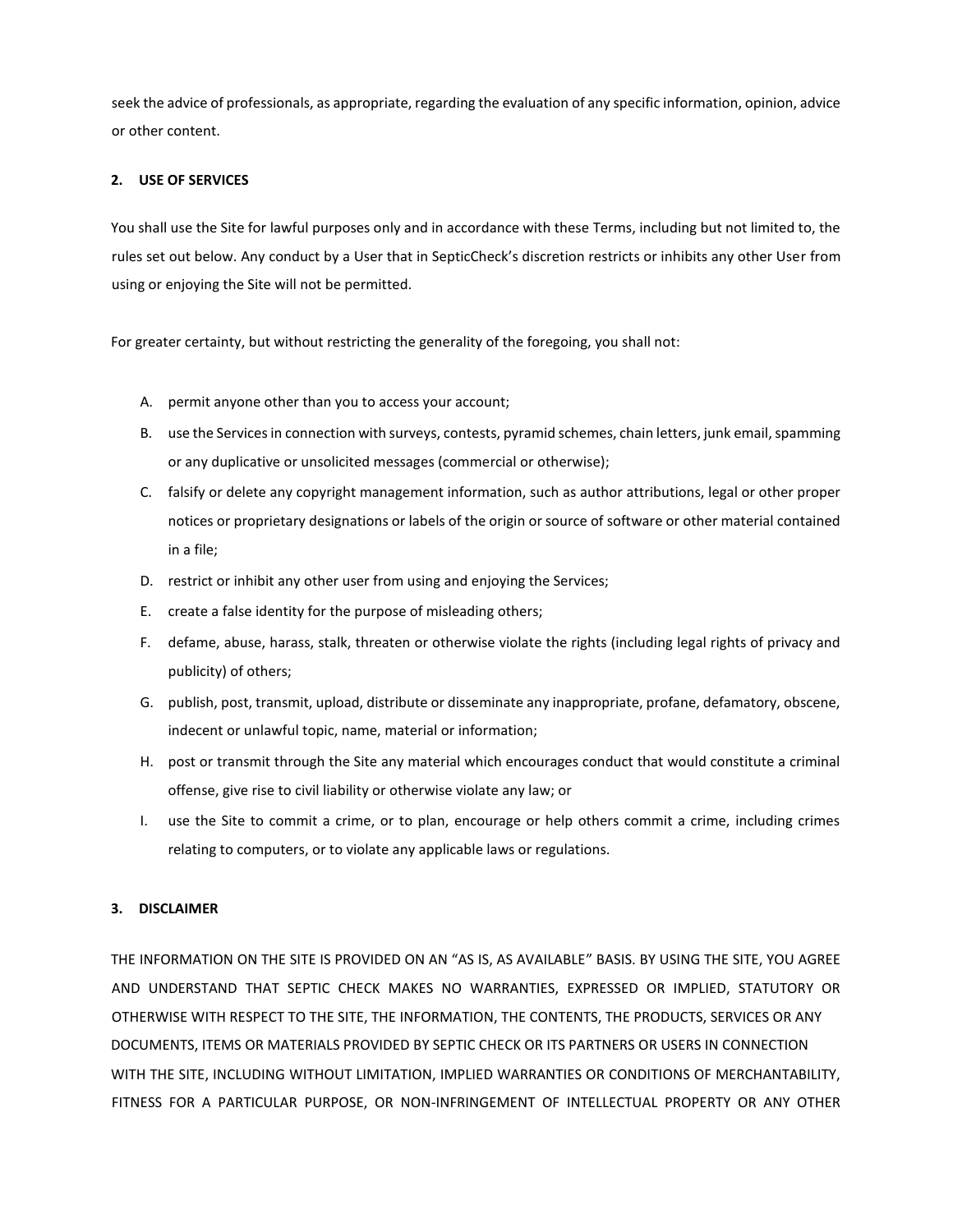VIOLATION OF RIGHTS. FURTHER, SEPTIC CHECK DOES NOT WARRANT OR MAKE ANY REPRESENTATIONS CONCERNING THE ACCURACY, QUALITY, LIKELY RESULTS, OR RELIABILITY OF THE USE OF THE INFORMATION ON THE SITE OR OTHERWISE RELATING TO SUCH INFORMATION OR ON ANY OTHER SITES LINKED TO THE SITE. SOME JURISDICTIONS DO NOT ALLOW THE EXCLUSION OF CERTAIN WARRANTIES, SO SOME OF THE ABOVE EXCLUSIONS MAY NOT APPLY TO CERTAIN USERS.

IN ADDITION, SEPTIC CHECK DOES NOT WARRANT, GUARANTEE OR MAKE ANY REPRENTATIONS REGARDING THE SECURITY OF ACCOUNTS, OR THAT THIS SITE IS FREE FROM DESTRUCTIVE MATERIALS, INCLUDING BUT NOT LIMITED TO COMPUTER VIRUSES, MALWARE, HACKERS, OR OTHER TECHNICAL SABOTAGE, NOR DOES IT WARRANT, GUARANTEE OR MAKE ANY REPRESENTATIONS THAT ACCESS TO THIS SITE WILL BE FULLY ACCESSIBLE AT ALL TIMES, UNINTERRUPTED, OR ERROR FREE.

## **4. LIMITATION OF LIABILITY**

IN NO EVENT SHALL SEPTIC CHECK OR ITS PARTNERS, AFFILIATES, MEMBERS, SUPPLIERS OR ANY OTHER PARTY INVOLVED IN CREATING, PRODUCING OR DISTRIBUTING THE SITE BE LIABLE FOR ANY DAMAGES INCLUDING, WITHOUT LIMITATION, DIRECT OR INDIRECT, SPECIAL, INCIDENTAL, COMPENSATORY, EXEMPLARY OR CONEQUENTIAL DAMAGES, LOSSES OR EXPENSES FOR LOSS OF DATA OR PROFIT, LOST REGISTRATIONS, LOST GOODWILL OR LOSSES DUE TO BUSINESS INTERRUPTION ARISING OUT OF THE USE OR INABILITY TO USE THE INFORMATION ON THE SITE, INCLUDING BUT NOT LIMITED TO RELIANCE BY YOU ON ANY INFORMATION OBTAINED FROM THE SITE AS A RESULT OF ANY MISTAKE, ERROR, OMISSION, INTERRUPTION, DELAYS IN OPERATION OR TRANSMISSION, FAILURE OF PERFORMANCE, COMPUTER VIRUSES, COMMUNICATIONS FAILURE, THEFT OR DESTRUCTION OF DATA, OR UNAUTHORIZED ACCESS TO THE RECORDS, PROGRAMS OR SERVICES OF SEPTIC CHECK, EVEN IF SEPTIC CHECK OR ITS AUTHORIZED REPRESENTATIVE HAS BEEN NOTIFIED ORALLY OR IN WRITING OF THE POSSIBILITY OF ANY SUCH DAMAGE OR EVENT.

WITHOUT LIMITING THE GENERALITY OF THE FOREGOING, IN NO EVENT SHALL SEPTIC CHECK BE LIABLE FOR ANY INJURY, LOSS, CLAIM, DAMAGE OR ANY SPECIAL, EXEMPLARY, PUNITIVE, DIRECT, INDIRECT, INCIDENTAL OR CONSEQUENTIAL DAMAGE OR ANY KIND, WHETHER BASED IN CONTRACT, TORT, STRICT LIABILITY OR OTHERWISE, WHICH ARISES OUT OF OR IS IN ANY WAY CONNECTED WITH ANY USE OF THE SITE OR CONTENT FOUND THEREIN.

## **5. INDEMNIFICATION**

You agree to indemnify, defend and hold SepticCheck and its affiliates, business partners, employees and agents harmless from any loss, liability, claim, demand, damage, or expense (including reasonable legal fees) asserted by any third party relating in any way to your access to, use of or browsing on the Site or to your breach of these Terms of Use.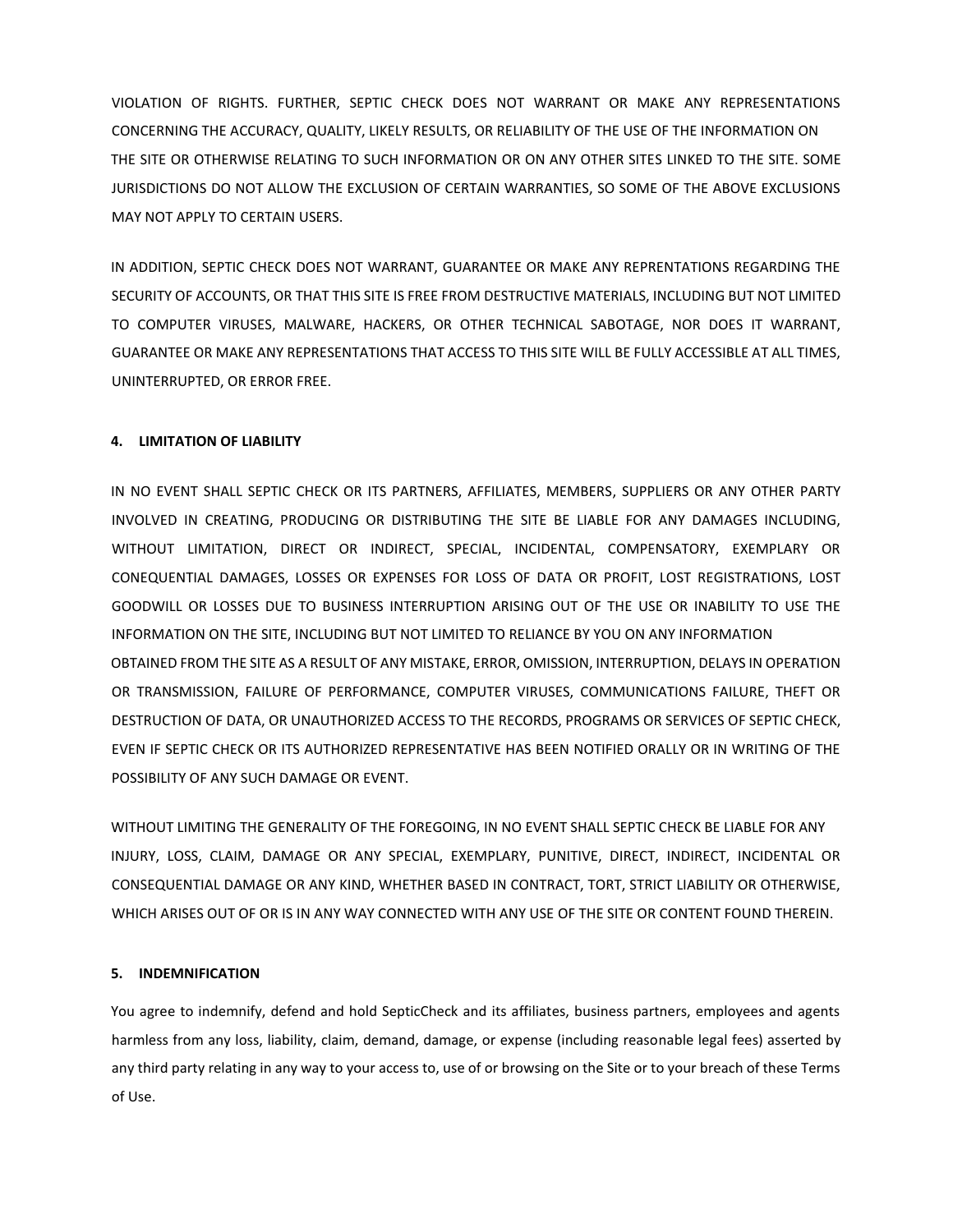#### **6. REVISIONS AND ERRORS**

Although SepticCheck uses reasonable efforts to include information which is accurate and current, the information appearing on the Site could include technical, typographical, or photographic errors. SepticCheck does not warrant or guarantee the quality, accuracy, completeness or timeliness of the information provided. SepticCheck may make changes to the information contained on the Site at any time without notice. SepticCheck does not make any commitment to update the information nor is SepticCheck obligated to update the Information.

## **7. MONITORING**

SepticCheck has no obligation to monitor the Site, however, SepticCheck reserves the right to review the content of the Site and the Services to determine compliance with these Terms and to satisfy any law, regulation or authorized government request. SepticCheck has the right, but not the obligation, to edit, refuse to post, or remove any information or materials, in whole or in part, that SepticCheck deems inappropriate for the Site for any reason. SepticCheck also reserves the right to disclose information it deems necessary to satisfy any applicable law, regulation, legal process or governmental request.

#### **8. EQUIPMENT**

User is responsible for obtaining and maintaining all telephone, computer hardware, software and other equipment needed for access to and use of the Site and all charges related thereto.

## **9. ACCOUNT, PASSWORD, AND SECURITY**

If any of the Services requires you to open an account, you must complete the registration process by (i) providing SepticCheck with current, complete and accurate information as prompted by the applicable registration form, and (ii) choosing a password. Your account will be associated with the e-mail address that you provide when you open an account. You are responsible for maintaining the confidentiality of your password. Furthermore, you are responsible for any and all activities that occur under your account. You agree to notify SepticCheck immediately of any unauthorized use of your account or any other breach of security. SepticCheck will not be liable for any loss that you may incur as a result of someone else using your password or account, but you may be held liable for losses incurred by SepticCheck or another party as a result of someone else using your account or password.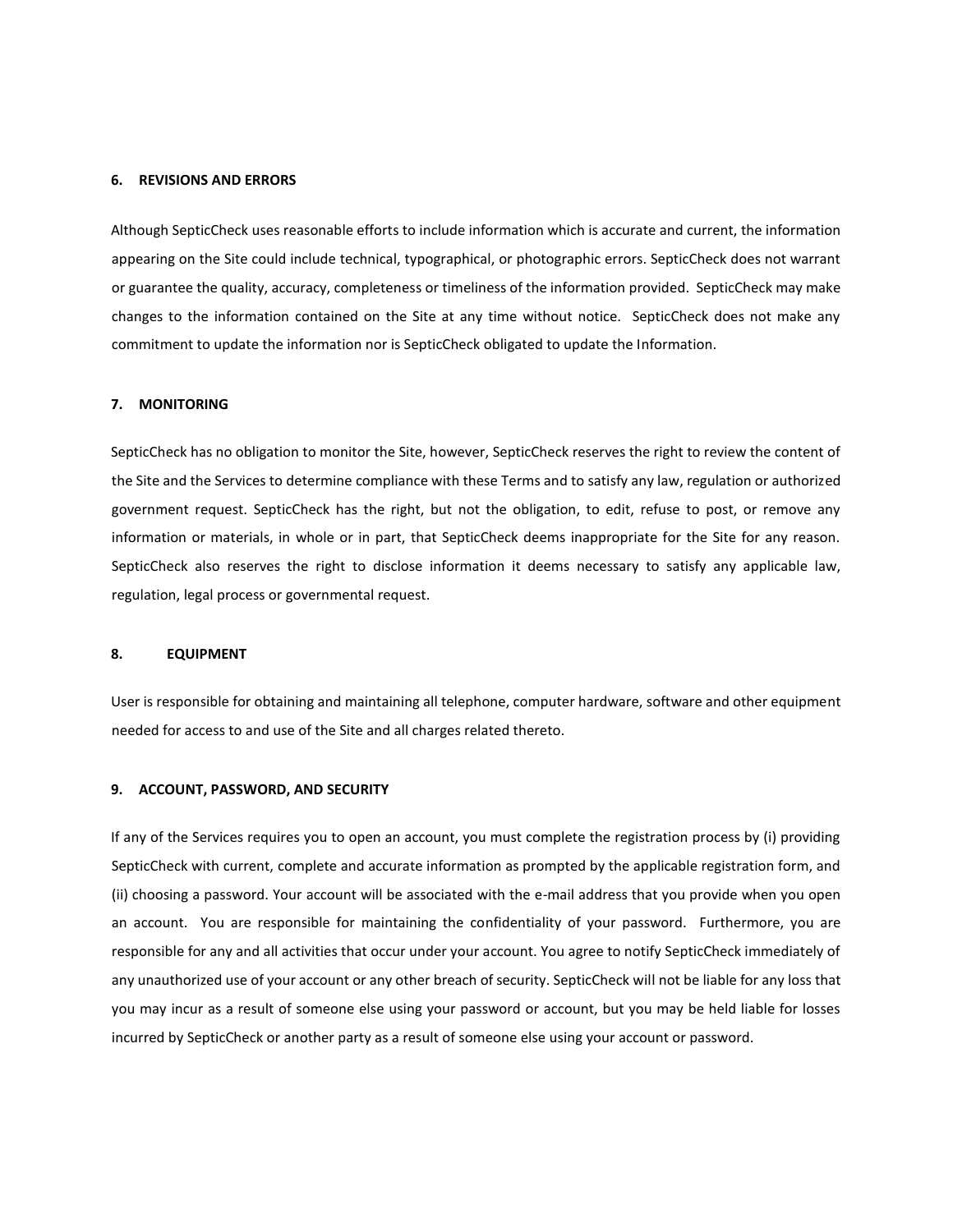#### **10. LINKS TO THIRD PARTY SITES**

The links on the site will let the User leave the site. The linked sites are not under the control of SepticCheck and it is not responsible for the contents of any linked site or any link contained in a linked site, or any changes or updates to such sites. SepticCheck is not responsible for webcasting or any other form of transmission received from any linked site. SepticCheck is providing these links to the User as a convenience only, and the inclusion of any link does not imply endorsement by SepticCheck of the linked site.

#### **11. PRIVACY**

You agree that you have read the SepticCheck privacy policy ("Privacy Policy"), the terms of which appear on the Site and are incorporated into these Terms of Use. You agree the terms of the Privacy Policy are reasonable. You consent to the collection, use and disclosure of your personal information by SepticCheck in accordance with the terms of and for the purposes set forth in the Privacy Policy.

#### **12. COMPLIANCE WITH LOCAL LAWS**

You acknowledge that you have accessed the Site voluntarily and that you alone are responsible for ensuring compliance with local laws.

#### **13. GOVERNING LAW**

SepticCheck controls the Site from within the Province of Ontario in Canada. The Site, however, can be accessed by all Canadian provinces and territories as well as from other places around the world. By accessing the Site, you agree that the laws of the Province of Ontario and the laws of Canada applicable therein shall govern as to the interpretation, validity and effect of these Terms of Use or any other agreement posted on the Site notwithstanding any conflict of laws provisions or your domicile, residence or physical location. You and SepticCheck hereby consent and submit to the exclusive jurisdiction of the Superior Court of the Province of Ontario in any action or proceeding instituted or related to the Site.

#### **14. MISCELLANEOUS**

In the event that any provision(s) contained within these Terms of Use is/area held to be invalid or unenforceable for any reason, such invalidity or unenforceability shall not affect the remainder of this Agreement, and this Agreement shall be construed and enforced as if the invalid or unenforceable term(s) or provision(s) had not been included in this Agreement.